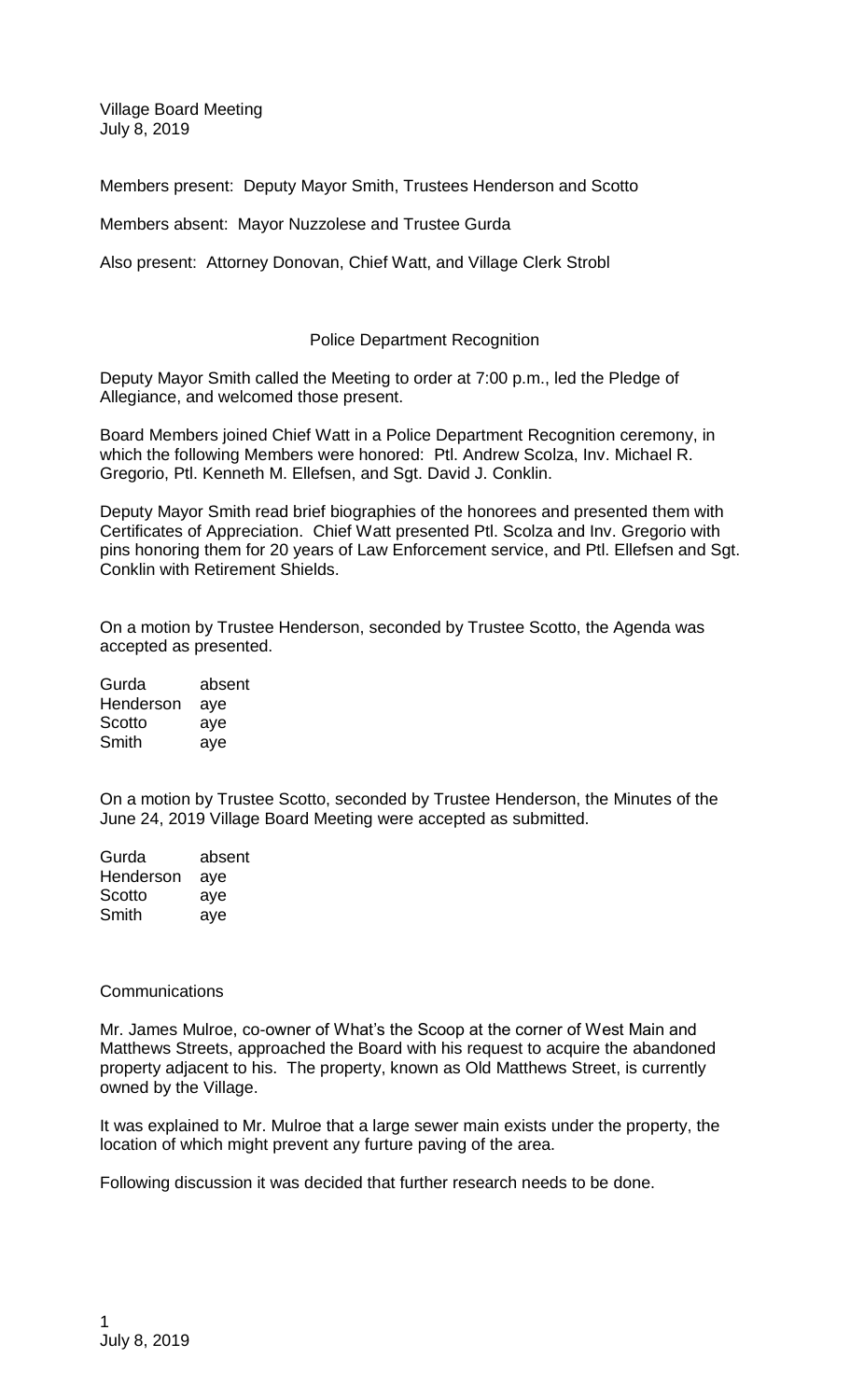Items of Business

On a motion by Trustee Scotto, seconded by Trustee Henderson, Timothy Cox and Brian E. Ritchings are hereby authorized to attend the New York Rural Water Association Fluoridation in NYS Course to be held in the O.C. Training Center in New Hampton, NY, on July 10, 2019. There is no fee for this session and the NYS DOH/DEC is expected to grant attendees 6.0 contact hours toward recertification.

| Gurda     | absent |
|-----------|--------|
| Henderson | aye    |
| Scotto    | aye    |
| Smith     | aye    |

On a motion by Trustee Henderson, seconded by Trustee Scotto, Manuel A. Orellana is hereby authorized to attend the Water/Wastewater Laboratory Training Session at the Ramada Inn in Newburgh NY. The Seminar is being held on September 26<sup>th</sup> and has a total cost of \$100.00. The NYS DOH/DEC is expected to grant attendees 6.0 contact hours toward recertification.

| Gurda     | absent |
|-----------|--------|
| Henderson | aye    |
| Scotto    | aye    |
| Smith     | aye    |
|           |        |

The following was moved by Trustee Henderson, and seconded by Trustee Scotto:

**WHEREAS**, pursuant to a Resolution duly adopted on July 24, 2017, the Village of Goshen did agree to participate in a Federal-Aid Local Project Agreement known and designated as *PIN 8761.78, Village of Goshen ADA Sidewalks: Scotchtown Road (sic) from Route 207 to Murray Avenue, Village of Goshen, Orange County*; and

**WHEREAS**, said Resolution provided that the Village of Goshen approved participation in the said project; authorized the payment of 100% of the federal and non-federal share of the cost of preliminary engineering work and appropriated the sum of \$18,000.00 for said preliminary engineering work; and

**WHEREAS**, the Village did thereafter engage the services of LAN Associates, Engineering, Planning, Architecture and Surveying to perform said preliminary engineering work; and

**WHEREAS,** the project award was thereafter determined to be \$179,740.00 of which 80% is funded by the New York State Department of Transportation, ("NYSDOT") and the remaining 20% is to be funded by the Village or through other available grant funding; and

**WHEREAS**, the total cost for the project, subject to competitive bidding when the project design was completed, is estimated at \$242,675.00; and

**WHEREAS,** it has now been determined that this project is *not* eligible for any Federal grant award, commonly known as Marchiselli funding; and

**WHEREAS,** as a result of the foregoing, the Village share of the Project is now estimated to be \$98,883.00 and